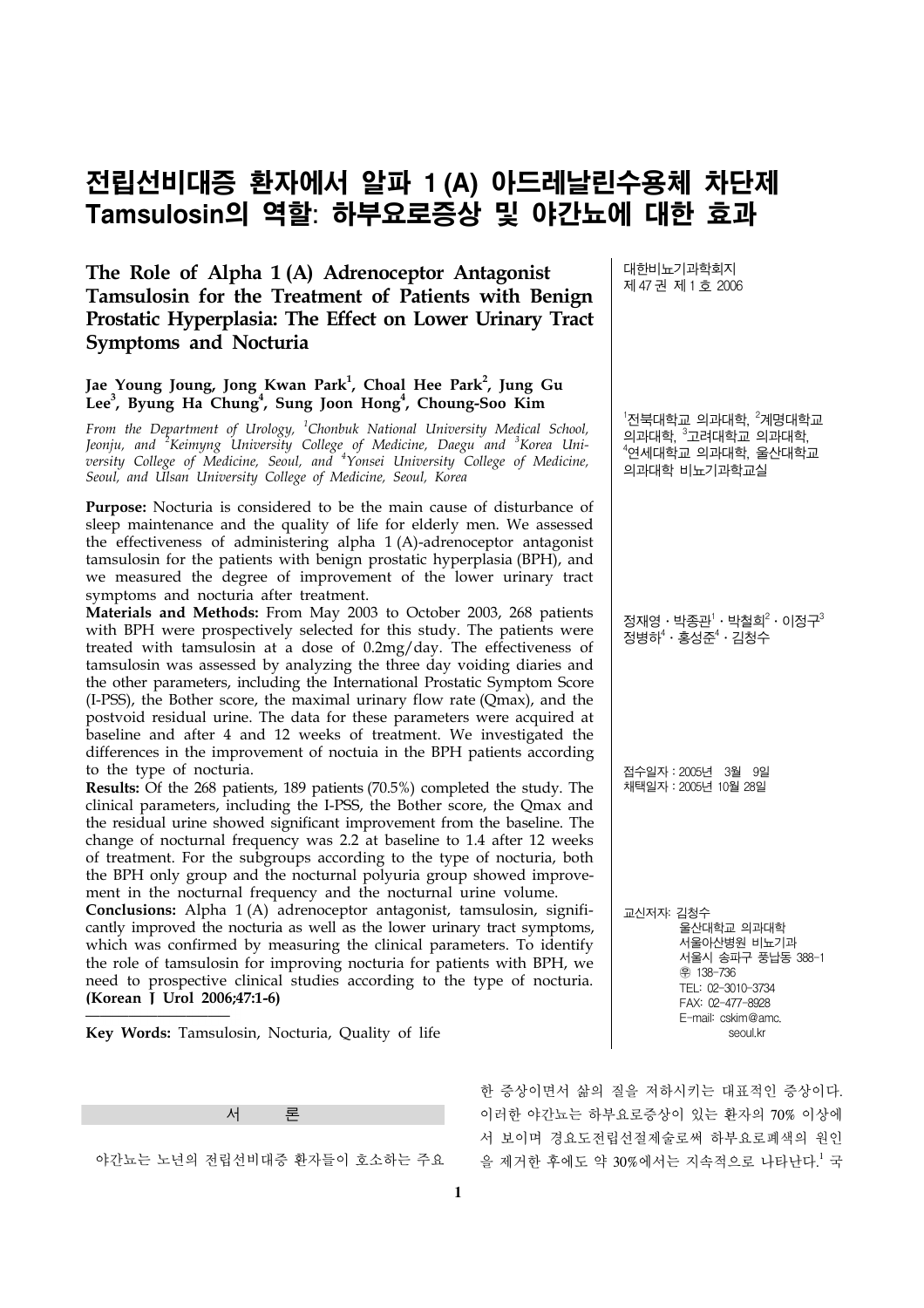내에서는 2001년에 비뇨기과 전문의를 대상으로 전립선비 대증 치료의 국내 현황을 확인하고 치료적 접근 방법을 분 석하였고, 2002년에는 알파 1 (A) 아드레날린수용체 차단제 인 tamsulosin의 효과, 부작용, 환자의 만족도를 평가한 연구 가 있었다. 이에 알파 1 아드레날린수용체 차단제를 이용한 연구의 일환으로 tamsulosin이 하부요로증상의 호전과 특 히, 전립선비대증 환자의 삶의 질과 연관성이 높은 야간뇨 에 대한 효과를 확인하고자 하였다.

#### 대상 및 방법

 2003년 5월부터 10월까지 16개 병원의 268명의 환자를 대상으로 연구를 시행하였으며 50세 이상 80세 이하, 1회 이상의 야간뇨를 보이면서 중등도 이상의 하부요로 증상 (International Prostatic Symptom Score; I-PSS>7)을 보이는 전립선비대증 환자로 prostate specific antigen (PSA) 4.0ng/ml 미만이거나 생검 시 전립선암 소견이 없는 경우로 하였다. 그 외 하부요로에 손상을 입은 과거력이 있는 환자, 재발성 요로 감염증이 있는 환자, 원인불명의 혈뇨나 종양에 의한 혈뇨 증상이 관찰되는 환자, 급성요폐 증상이나 중증의 잔 뇨증상을 보이는 환자, 방광 기능에 영향을 미칠 수 있는 교감신경 또는 부교감신경 약물을 복용하는 환자, 최근 2주 이내에 알파 1 교감신경수용체 차단제를 처방받은 환자, 혹 은 전립선수술을 받은 환자 등은 대상에서 제외하였다.

 Tamsulosin 0.2mg을 1일 1회씩 12주 동안 투여하였으며 약물 투여 전, 약물 투여 4주 후, 12주 후에 각각 I-PSS, Bother score, 요속검사, 잔뇨검사 그리고 배뇨일지를 분석 하여 투여 전후의 변화 정도를 확인하였다. 배뇨증상은 1993년도 International Consultation on benign prostatic hyperplasia (BPH)에서 제정한 국제 전립선비대증 증상 표를 이용 하여 약물 투여 후의 반응을 점수화하였다. 요속검사는 환 자에게 가능한 한 배뇨를 참게 한 후, 자연배뇨를 통해 측 정, 최소 150ml 이상 배뇨한 상태에서 배뇨량 (ml)과 최고요 속 (Qmax, ml/s)을 측정하였다. 전립선비대 확인을 위한 전 립선의 크기 측정은 직장 내 수지검사와 경직장 초음파를 이용하였으며 전립선의 크기에 따라 약물 투여 전후의 I-PSS, Bother score, 요속, 그리고 잔뇨량 변화의 차이가 있 는지 확인하였다. 배뇨일지의 기록은 요량 측정을 위해 요 량계를 환자에게 나누어주고 약물 투여 전, 약물 투여 4주 와 12주 후의 내원 3일 전부터 배뇨일지를 직접 작성하도록 하였다. 배뇨일지를 통해 약물 투여 전후의 주간과 야간뇨 의 배뇨 횟수, 배뇨량 그리고 1회 배뇨량의 변화를 확인하 였다. 그리고 배뇨일지 분석을 통해 원인에 따라 야간뇨의 환자군을 분류하였다. 다뇨는 24시간 소변량이 2,500ml 이

```
상인 경우로 정의하였고 수면 중 배뇨량에 아침 첫 소변량
을 더한 야간 소변량 (nocturnal urine volume)이 24시간 소변
량의 35% 이상일 경우에 야간다뇨 (nocturnal polyuria)로 정
의하였으며 야간방광용적지수 (nocturnal bladder capacity 
index; NBCI) 2 이상인 경우에 야간방광용적의 감소로 정의
하였다. 이를 기준으로 하여 단순 전립선비대증군, 다뇨
(polyuria), 전립선비대증과 동반된 야간다뇨 (nocturnal 
polyuria)군, 전립선비대증과 동반된 야간방광용적의 감소
군 등으로 분류하여 tamsulosin 투여 후의 야간뇨의 횟수 및 
야간요량의 변화를 확인하였다. 대상 환자의 약물 투여 전
과 약물 투여 12주 후에 SGOT/SGPT, BUN, creatinine 등의 
혈액학적 검사, 요검사 및 혈압측정을 시행하였다. 연구기
간 중에 새롭게 나타난 증상 및 합병증이 나타난 경우에는 
투여약제와의 관련성 여부를 평가하고 관련성이 의심되는 
경우에는 투약을 중지하였다. 그리고 부작용 및 환자 측의 
사정으로 인해 복약하지 않은 기간이 10일 이상 (휴약기간)
인 경우에는 대상에서 제외하였다.
```
 약물 투여 전후의 I-PSS, bother score, Qmax, 잔뇨량 그리 고 주간 및 야간뇨의 횟수, 요량의 변화 및 비교 분석에는 Generalized linear model (GLM)-repeated ANOVA 방법을 이 용하였으며 p값이 0.05 미만인 경우를 통계적으로 유의한 차이가 있는 것으로 정의하였다.

### 결 과

 268명의 대상 환자 중에 12주 동안의 연구를 마친 189명 (초기 등록 환자의 70.5%)을 대상으로 분석하였다. 중간 탈 락 원인으로는 환자 측의 개인 사정으로 방문 중단이 61명 (77%), 증상불변으로 환자가 복약을 중단한 경우가 9명

**Table 1.** The patients' characteristics and prostate volume

| Patients characteristics (n=189) | $Mean \pm SD$   |
|----------------------------------|-----------------|
| Age (years)                      | $63.1(50-83)$   |
| Weight (kg)                      | $66.2 \pm 8.1$  |
| Height (cm)                      | $167.6 \pm 8.1$ |
| Duration of symptom (months)     | $33.9 \pm 36.8$ |
| $PSA$ (ng/ml)                    | $2.2 \pm 3.2$   |
| TRUS $(n=156)$                   | $33.7 \pm 13.7$ |
| $\leq$ 30cc                      | 63              |
| $30 < 40$ cc                     | 58              |
| $40 < 50$ cc                     | 17              |
| $>$ 50 $\rm{cc}$                 | 18              |

PSA: prostate specific antigen, TRUS: transrectal ultrasonography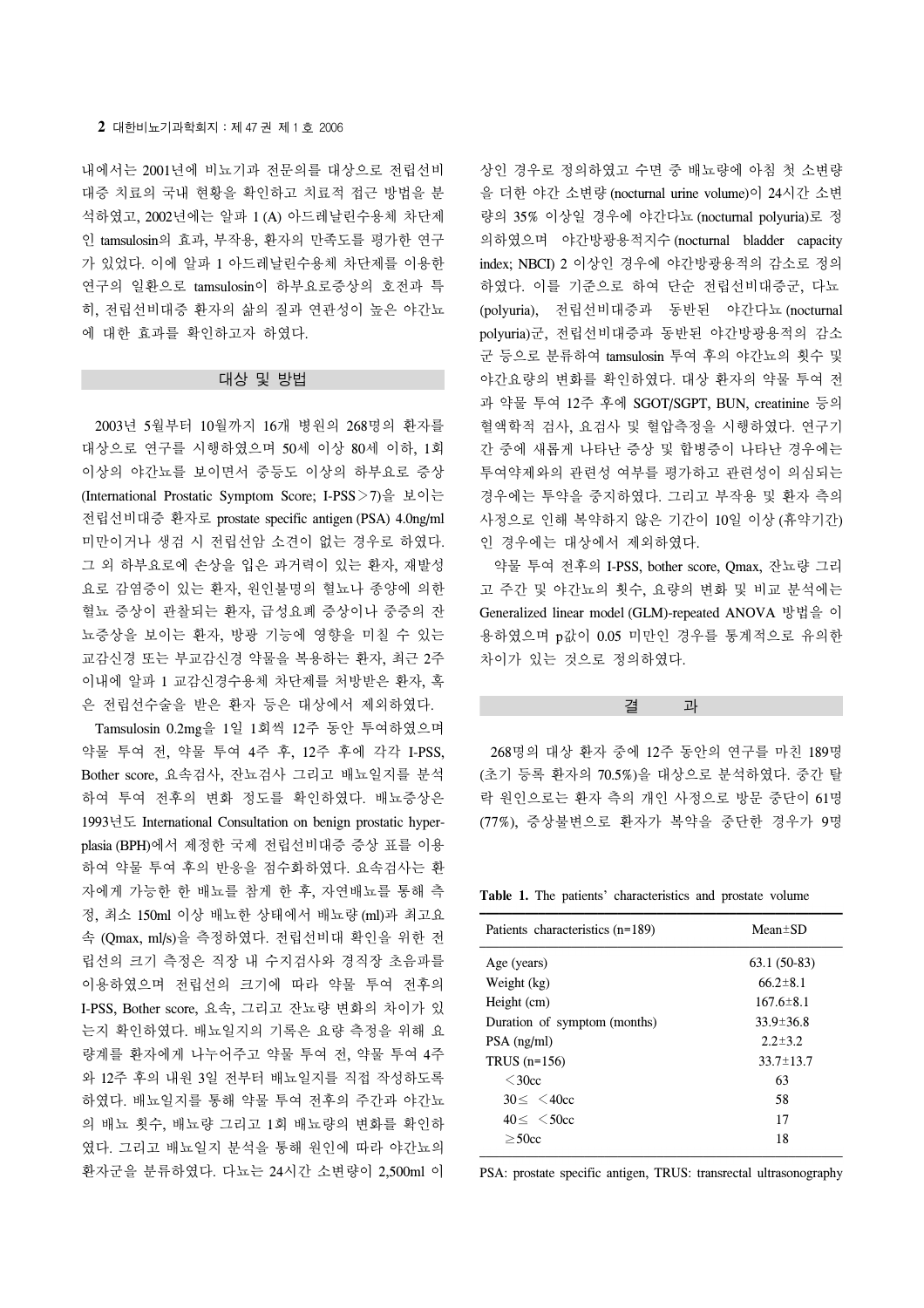(11%), 증상개선으로 환자가 복약을 거부한 경우가 6명 (8%), 이상반응으로 투약중단이 2명 (3%), 기타 1명 (1%)이었다. 대상 환자의 특성과 전립선초음파 검사를 시행한 85명의 전립선의 크기는 Table 1과 같으며 동반질환으로는 고혈압 (14.5%), 당뇨 (10.4%), 순환계 (3.7%), 성기능 장애 (5.6%), 그 리고 기타 (3.7%) 등이 있었다.

Tamsulosin 투약 전후의 189명 환자의 I-PSS, Bother score, Qmax, 그리고 잔뇨량은 Table 2와 같이 유의한 호전이 관찰 되었다. 이 중 Qmax, PVR는 4주와 12주 사이에는 유의한

**Table 2.** Comparison of the clinical parameters between pre- and post-treatment

|              | <b>Baseline</b> | 4 weeks          | 12 weeks        |
|--------------|-----------------|------------------|-----------------|
| I-PSS        | $18.1 \pm 7.2$  | $12.7\pm 6.6$    | $10.4 \pm 6.9$  |
| Bother score | $3.9 \pm 1.0$   | $2.8 \pm 1.2$    | $2.4 \pm 1.2$   |
| Omax         | $12.0 \pm 5.2$  | $13.3 \pm 5.5$   | $13.7 \pm 5.5$  |
| <b>PVR</b>   | $31.9 \pm 45.8$ | $19.31 \pm 42.5$ | $15.2 \pm 24.0$ |

p<0.05. I-PSS: International Prostatic Symptoms Score, Qmax: maximal flow rate, PVR: postvoid residual urine

**Table 3.** Comparison of the pre- and post-treatment clinical parameters according to the prostate volume

|             |              | <b>Baseline</b> | 12 weeks        |
|-------------|--------------|-----------------|-----------------|
| $\leq$ 40cc | <b>I-PSS</b> | $17.4 \pm 6.8$  | $10.9 \pm 7.1$  |
| $(n=121)$   | Bother score | $3.8 \pm 1.0$   | $2.5 \pm 1.2$   |
|             | Omax         | $11.9 \pm 4.3$  | $13.8 \pm 4.7$  |
|             | <b>PVR</b>   | $24.0 \pm 29.9$ | $13.2 \pm 22.1$ |
| >40cc       | <b>I-PSS</b> | $18.9 \pm 7.6$  | $10.7 \pm 6.9$  |
| $(n=35)$    | Bother score | $4.1 \pm 0.9$   | $2.3 \pm 1.1$   |
|             | Omax         | $11.2 \pm 4.4$  | $13.3 \pm 4.7$  |
|             | <b>PVR</b>   | $45.7 \pm 42.5$ | $22.7 \pm 37.3$ |

p<0.05. I-PSS: International Prostatic Symptoms Score, Qmax: maximal flow rate, PVR: postvoid residual urine

차이가 없으며 그 외에는 baseline, 4주, 12주 모든 시점 간에 통계적으로 유의한 차이가 있었다 (p<0.05). 이러한 호전은 Table 3에서와 같이 경직장초음파 검사를 통해 측정한 전립 선의 크기를 40cc 이상과 이하로 구분하여 보았을 때 양쪽 군에서 모두 투여기간에 따라 호전을 보였으며 잔뇨량의 호전은 40cc 이상인 군에서 많이 호전되었으며 그 외 I-PSA, Bother score, Qmax의 경우에는 전립선 크기에 따른 호전 정도에는 유의한 차이가 없었다(p>0.05). 그리고 배뇨 일지가 완전 분석이 가능한 87명 환자에서 주간뇨는 투여 전 8.2회에서 투여 후에는 7.6회로 야간뇨는 2.2회에서 1.4 회로 주간뇨 및 야간뇨의 횟수는 모두 유의하게 감소하였 다. 주간 및 야간 요량 분석을 한 결과 주간 요량변화는 투 여 전후 차이는 없었고 야간뇨량은 투여 전 490.6ml에서 투 여 후 12주에는 412.5ml로 유의하게 감소하였다 (Table 4). 1회 배뇨량은 주간에는 투여 전 195.9ml에서 투여 후 12주 에 205.3ml로 차이가 없었고, 야간 1회 배뇨량은 투여 전 199.8ml에서, 투여 12주 후에는 156.7ml로 유의하게 감소하 였다. 배뇨일지의 분석이 가능한 87명의 환자를 대상으로 야간뇨의 원인을 분류하여 치료 효과를 분석한 결과 단순 전립선비대증군, 야간다뇨를 동반한 전립선비대증군, 야간 방광용적감소를 동반한 전립선비대증군이 각각 64명, 19명, 4명이었다. 단순 전립선비대증 군에서 야간뇨의 횟수는 투 여 전 1.2회에서 투여 12주 후에 0.7회로, 야간뇨량은 449.1ml에서 410.7ml로 의미 있게 감소하였으며 야간다뇨 가 동반된 전립선비대증 환자에서도 야간뇨의 횟수가 1.6 회에서 투여 12주 후에 0.7회로, 야간뇨량은 638.5ml에서 417.5ml로 통계적으로 의미 있는 변화가 있었다 (Table 5). 이러한 호전 정도의 차이를 보면 야간요량의 감소는 단순 전립선비대증군에 비해 야간다뇨 동반군에서 크게 나타 났으며 (p<0.05) 야간뇨의 횟수에서는 차이가 없었다 (p> 0.05). 야간방광용적감소 동반 군에서는 해당 환자수가 적 어 분석이 불가능했다. 약물의 부작용과 관련하여 투여 전 후 수축기 및 이완기 혈압에는 차이가 없었으며 그 외 이상 반응은 두통, 역행성 사정, 숨이 약간 찬 경우, 그리고 어지 럼증이 각각 1건으로 모두 4건 (1.5%)이었다.

**Table 4.** Comparison of the urine volume and voiding frequency between pre- and post-treatment

| 12 weeks            | p-value     |
|---------------------|-------------|
|                     |             |
| $7.4 \pm 2.0$       | $\leq 0.05$ |
| $1.4 \pm 0.9$       | $<$ 0.05    |
| $1,155.5 \pm 349.4$ | > 0.05      |
| $412.5 \pm 201.3$   | $<$ 0.05    |
|                     |             |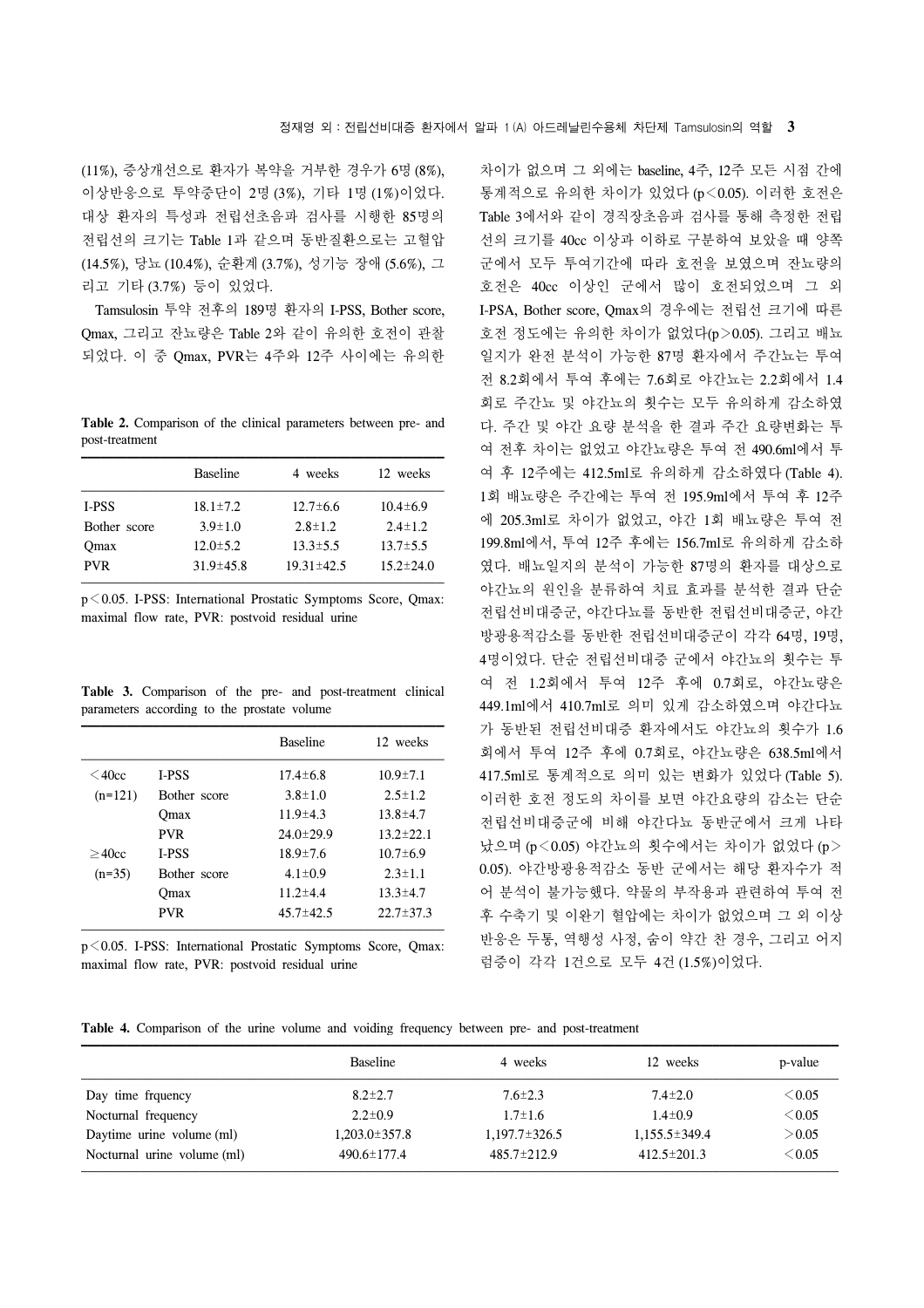|                                            | <b>Baseline</b>   | 12 weeks          | p-value     |
|--------------------------------------------|-------------------|-------------------|-------------|
| BPH only group $(n=64)$                    |                   |                   |             |
| Nocturnal frequency                        | $1.15 \pm 0.77$   | $0.69 \pm 0.68$   | $\leq 0.05$ |
| Nocturnal urine volume (ml)                | $449.1 \pm 160.3$ | $410.7 \pm 204.9$ | $\leq 0.05$ |
| BPH with nocturnal polyuria group $(n=19)$ |                   |                   |             |
| Nocturnal frequency                        | $1.60 \pm 0.68$   | $0.65 \pm 0.69$   | $\leq 0.05$ |
| Nocturnal urine volume                     | $638.5 \pm 164.3$ | $417.5 \pm 207.1$ | $\leq 0.05$ |
| BPH with decreased NBC $(n=4)$             |                   |                   |             |
| Nocturnal frequency                        | $1.9 \pm 0.3$     | $2.4 \pm 0.2$     |             |
| Nocturnal urine volume (ml)                | $453.8 \pm 151.3$ | $410.0 \pm 152.3$ |             |

**Table 5.** Comparison of nocturia in the BPH only group, the BPH with nocturnal polyuria group and the BPH with decreased nocturnal bladder capacity group

BPH: benign prostatic hyperplasia, NBC: nocturnal bladder capacity

고 찰

 야간뇨는 노인에 있어 수면유지에 어려움을 초래하여 주 간의 피로감 등의 중요한 원인이 된다. <sup>2</sup> 일반적으로 노인에 있어 2회 이상의 야간뇨는 24-45% 정도로 남성과 여성에서 유사한데 비해 하부요로증상이 있는 노인 환자에서 야간뇨 는 70% 이상으로 보고되고 있어 남성 노인에서는 하부요로 증상의 주된 원인인 전립선비대증이 야간뇨의 중요한 이유 로 여겨진다.<sup>3-7</sup> 전립선비대증은 방광출구폐색을 유발하거 나 방광과민에 의한 기능적 방광용적의 저하를 유도하여 야간뇨와 같은 방광충만기의 증상을 유발하는 것으로 알려 져 있다. <sup>2</sup> 그러나 이러한 야간뇨는 심혈관계 질환, 당뇨, 불 안, 그리고 수면장애 등의 병적상태와 주위 환경인자 등의 여러 요소와 관련되어 있으며 구체적인 원인으로 주야간 요생산 조절의 이상, 야간다뇨, 나트륨배설 증가, 수면장애, 그리고 하부요로폐색에 의한 신세뇨관기능장애 등이 거론 되고 있다. 8-11

 야간뇨의 주요 원인이 되는 전립선비대증의 치료는 알파 1 아드레날린수용체 차단제로 대표되는 약물치료와 경요 도전립선절제술 등의 침습적인 치료가 대표적인데 치료효 과는 다양하게 보고되고 있다. 합병증을 동반하지 않는 전 립선비대증의 치료에는 전립선에 존재하는 평활근을 이완 하고 방광경부의 근육 장력을 감소시켜서 배뇨증상을 호전 시키는 알파 1 교감신경수용체 차단제가 1차 치료제로 인 정되고 있으며 이 중 tamsulosin은 알파 1 (A) 아드레날린수 용체를 차단함으로써 효과를 나타내는데 여러 문헌에서 tamsulosin의 유효성과 안정성에 대해 보고되고 있다. 12-14 국 내의 전립선비대증에 대한 약물치료 특히 알파 1 아드레날 린수용체 차단제에 대한 설문조사를 시행한 2001년 제1차 Expertise Meeting in Urology (EMU) 연구에서는 전립선비대 증에 처음으로 권하는 치료는 94%에서 약물치료를 꼽았으 며 주로 선택하는 약물은 73%가 알파 1 교감신경수용체 차 단제를 선택하였다. 그리고 2002년 제2차 EMU 연구에서는 315명의 환자를 대상으로 8주 동안의 tamsulosin을 투여하 여 I-PSS, Bother score, Qmax, 잔뇨량의 유의한 차이를 보여 약제의 유효성을 객관적으로 검증하였으며 8주간의 약제 투여 후에 빈뇨 63.9%, 야간뇨 63.4%, 약뇨 57.1%, 세뇨 57.6%, 요절박 61.3%, 요주저 43.3%, 잔뇨감 57.1% 등의 개 선율을 확인함으로써 약제의 유효성을 확인하였다. 저자들 은 알파 1 (A) 아드레날린수용체 차단제인 tamsulosin 단독 투여를 12주간 시행한 후에 배뇨관련 인자, 배뇨 증상의 호 전, 그리고 특히 배뇨일지를 분석하여 야간뇨의 횟수와 야 간요량의 유의한 감소를 확인함으로써 삶의 질적인 면에서 강조되고 있는 야간뇨에 대한 치료효과를 입증할 수 있었 다. Tamsulosin을 포함하는 알파 1 아드레날린수용체 차단 제의 야간뇨에 대한 효과에 관련하여 I-PSS 항목 중에서 야 간뇨와 관계되는 7번째 문항은 다른 문항에 비해 호전이 현저하게 낮게 나타나고 있어 야간뇨의 치료적 접근에 있 어서는 하부요로폐색 외의 다양한 원인적 접근의 필요성을 제기하고 있다. 15,16 야간뇨의 원인 분석에 관한 국내의 보고 에서 성인 야간뇨의 원인은 야간다뇨가 67.1%으로 주원인 으로 나타났으며 그 외 과민성방광, 그리고 다뇨 등이 관련 이 있는 것으로 보고하였다. <sup>17</sup> 이와 같이 야간뇨의 다양한 원인을 고려하여 치료에 있어서는 야간다뇨를 유발하는 원 인적 질병의 치료와 수분섭취의 조절 등에 관심을 가져야 하며 방광용적의 감소 혹은 과민성방광이 동반되어 있는 경우에는 항콜린제의 투여를 고려해 볼 수 있다. <sup>18</sup> 그 외 야 간뇨의 원인이 방광용적보다 많은 요량이 야간에 생성되기 때문일 것이라는 가정하에 여러 약제에 저항을 보이는 야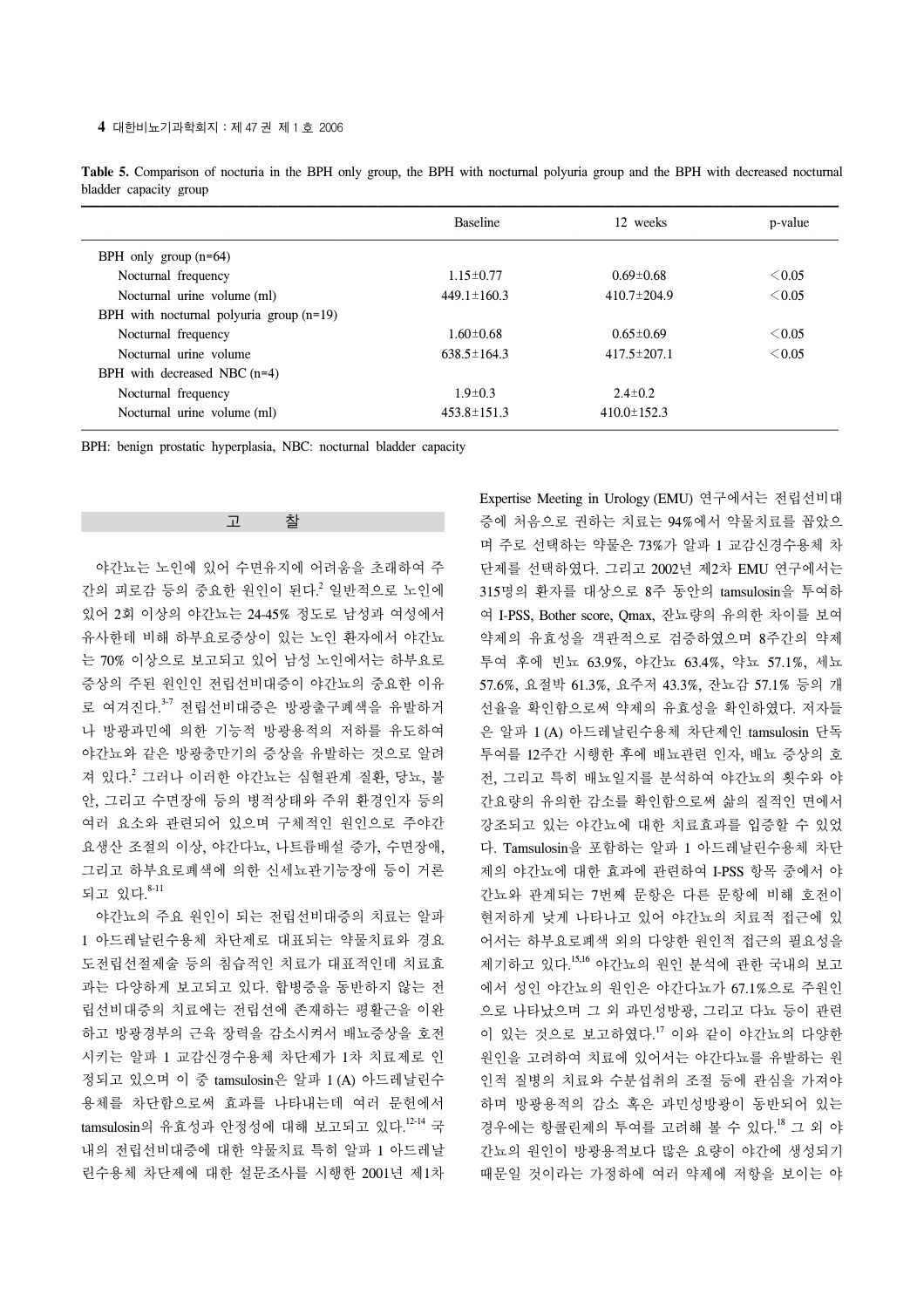간뇨에 대해서는 항이뇨호르몬을 투여함으로써 증상을 개 선시킨다는 보고가 있어19-21 여러 치료에도 호전이 없는 경 우에는 desmopressin 등의 항이뇨호르몬을 투여를 고려할 수 있다. 정리하면 야간뇨가 동반된 전립선비대증 환자에 서는 우선 일차적으로 알파 1 아드레날린수용체 차단제를 사용하고 지속적으로 나타나는 야간뇨는 그 원인에 따라서 항콜린제, 항이뇨호르몬 등을 사용을 고려할 수 있다. 저자 들의 연구에서는 야간소변양, 야간빈뇨지수, 야간방광용적 지수 등을 이용하여 87명에 대하여 분석한 결과 단순 전립선 비대증군이 64명 (73.6%), 야간다뇨 동반군은 19명 (21.8%) 그리고 야간방광용적 감소군은 4명 (4.5%)이었다. Tamsulosin 단일 요법인 본 연구에서 투여 12주 후에 단순 전립선비 대증과 야간다뇨동반군 모두에서 의미있게 야간뇨 횟수를 감소시켰다. 단순 전립선비대증의 야간뇨는 tamsulosin에 의해 호전이 되었고 야간다뇨동반군에서 보인 야간뇨의 호 전은 전립선비대증이 tamsulosin에 의하여 호전이 된 면도 있고 아마도 야간 수분섭취 제한 등과 같은 다른 요소에 영향을 받은 것으로 추정된다.

 Tamsulosin은 알파 1 (A) 아드레날린수용체와 알파 1 (D) 아드레날린수용체를 차단하여 기능성 방광용적이 증가할 것으로 예상하였으나 본 연구에서는 야간방광용적 감소군 이 작아 분석이 어려웠다. 연구 계획 과정에서의 대상 환자 의 선택과 충분한 사전 교육이 부족으로 인해 많은 수의 중간 탈락과 배뇨일지의 불완전한 작성으로 인해 좀 더 정 확하고 객관적인 연구 결과를 얻을 수가 없었던 점이 문제 점으로 생각되지만 향후 야간뇨 및 전립선비대증 환자의 삶의 질 개선에 대한 전향적 연구의 일환으로 의미를 찾을 수 있다고 생각한다.

결 론

 Tamsulosin 투약을 통하여 야간뇨의 호전을 확인함으로 써 앞으로 이 약제가 야간뇨를 호소하는 전립선 비대증 환 자의 삶의 질 향상에 도움을 줄 수 있는 가능성을 제시하였 다. 그러나 야간뇨는 전립선비대증에 의한 하부요로폐색 이외의 다양한 원인에 의해 발생 가능하기 때문에 tamsulosin의 야간뇨 및 삶의 질 향상에 대한 효과를 구체적으 로 확인하기 위해서는 지속적인 임상연구를 통해 여러 가 지 원인에 의해 나타나는 야간뇨에 대한 분석이 필요할 것 으로 생각한다.

## **REFERENCES**

1. Bruskewitz RC, Larsen EH, Madsen PO, Dorflinger T. 3-year

follow-up of urinary symptoms after transurethral resection of the prostate. J Urol 1986;136:613-5

- 2. Weiss JP, Blaivas JG, Stember DS, Chaikin DC, Brooks MM. Evaluation of the etiology of nocturia in men: the nocturia and nocturnal bladder capacity indices. Neurourol Urodyn 1999;18: 559-65
- 3. Weiss JP, Blaivas JG, Stember DS. Nocturia in adults: etiology and classification. Neurourol Urodyn 1998;17:467-72
- 4. Middelkoop HA, Smilde-van den Doel DA, Neven AK, Kamphuisen HA, Springer CP. Subjective sleep characteristics of 1,485 males and females aged 50-93: effects of sex and age, and factors related to self-evaluated quality of sleep. J Gerontol A Biol Sci Med Sci 1996;51:M108-15
- 5. Blanker MH, Groeneveld FP, Prins A, Bernsen RM, Bohnen AM, Bosch JL. Strong effects of definition and nonresponse bias on prevalence rates of clinical benign prostatic hyperplasia: the Krimpen study of male urogenital tract problems and general health status. BJU Int 2000;85:665-71
- 6. Britton JP, Dowell AC, Whelan P. Prevalence of urinary symptoms in men aged over 60. Br J Urol 1990;66:175-6
- 7. Yu HJ, Chen J, Lai MK, Chan KA, Chie WC. High prevalence of voiding symptoms in Taiwanese women. Br J Urol 1998; 82:520-3
- 8. Fultz NH, Herzog AR. Epidemiology of urinary symptoms in the geriatric population. Urol Clin North Am 1996;23:1-10
- 9. Chute CG, Panser LA, Girman CJ, Oesterling JE, Guess HA, Jacobsen SJ, et al. The prevalence of prostatism: a populationbased survey of urinary symptoms. J Urol 1993;150:85-9
- 10. Pressman MR, Figueroa WG, Kendrick-Mohamed J, Greenspon LW, Peterson DD. Nocturia. A rarely recognized symptom of sleep apnea and other occult sleep disorders. Arch Intern Med 1996;156:545-50
- 11. Asplund R, Aberg H. Diurnal variation in the levels of antidiuretic hormone in the elderly. J Intern Med 1991;229:131-4
- 12. Wilt TJ, MacDonald R, Nelson D. Tamsulosin for treating lower urinary tract symptoms compatible with benign prostatic obstruction: a systematic review of efficacy and adverse effects. J Urol 2002;167:177-83
- 13. Lepor H. Phase III multicenter placebo-controlled study of tamsulosin in benign prostatic hyperplasia. Tamsulosin Investigator Group. Urology 1998;51:892-900
- 14. Ichioka K, Ohara H, Terada N, Matsui Y, Yoshimura K, Terai A, et al. Long-term treatement of tamsulosin for benign prostatic hyperplasia. Int J Urol 2004;11:870-5
- 15. Homma Y, Yamaguchi T, Kondo Y, Horie S, Takahashi S, Kitamura T. Significance of nocturia in the International Prostate Symptom Score for benign prostatic hyperplasia. J Urol 2002;167:172-6
- 16. Yoshimura K, Ohara H, Ichioka K, Terada N, Matsui Y, Terai A, et al. Nocturia and benign prostatic hyperplasia. Urology 2003;61:786-90
- 17. Kim ET, Lee SI, Lee KS. The etiology and classification of nocturia in adults. Korean J Urol 2001;42:1075-9
- 18. Weiss JP, Blaivas JG. Nocturia. J Urol 2000;163:5-12